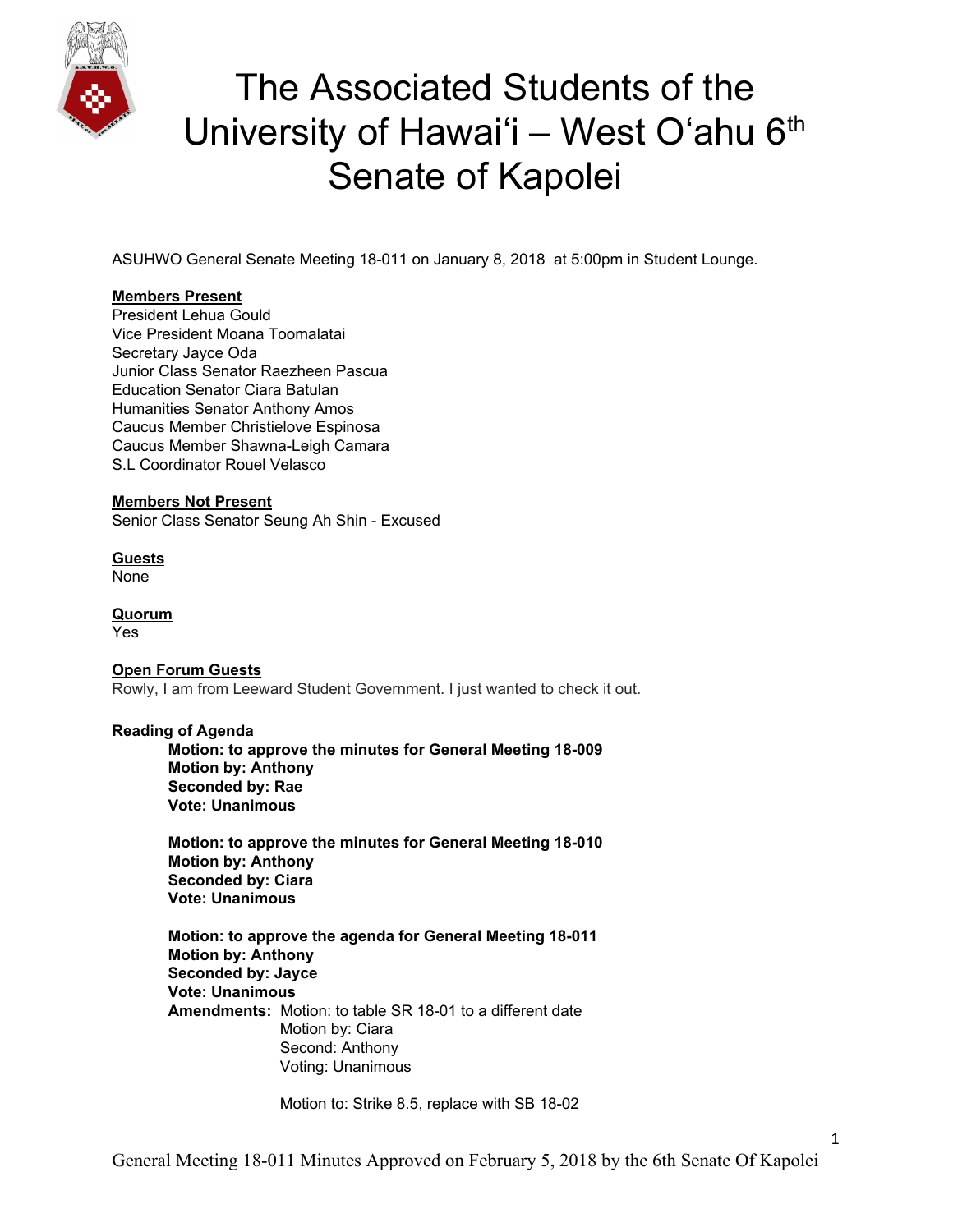

Motion by: Anthony Second by: Ciara Vote: Unanimous

Motion: to edit the roll call list, to remove Keao Chun and replace with vacant. Motion by: Anthony Second by: Ciara Vote: Unanimous

Strike Campus Compliance Committee Add OER committee

### **Internal Reports**

- 1. President No new report
- 2. Vice President No new report.
- 3. Secretary I have updated the website, I will put our pictures up on the website.
- 4. Treasurer N/A

### 5. Advisors

a. Student Life Coordinator

We will be doing a verification check of everyone in the senate for their GPA, credits, and area study. A reminder, if you guys can help with welcome week, student life staff will be setting up, and if those who come early can help set up and those who are staying can help break down. January 31 and February 1 is community involvement fair.

### 6. Standing Committee Reports

- a. Budget and Finance No new report
- b. Activities

LRDP event on Wednesday, January 17 from 11:00am-1:00pm in C225. There is a bill appropriating funds for refreshments. The event will be held in C225. The event is going to have the contractors for West Oahu, give their powerpoint on what there plan is, and what the lay out is going to look like. This give students a chance to voice their opinions on the plans.

c. Legislative No new report.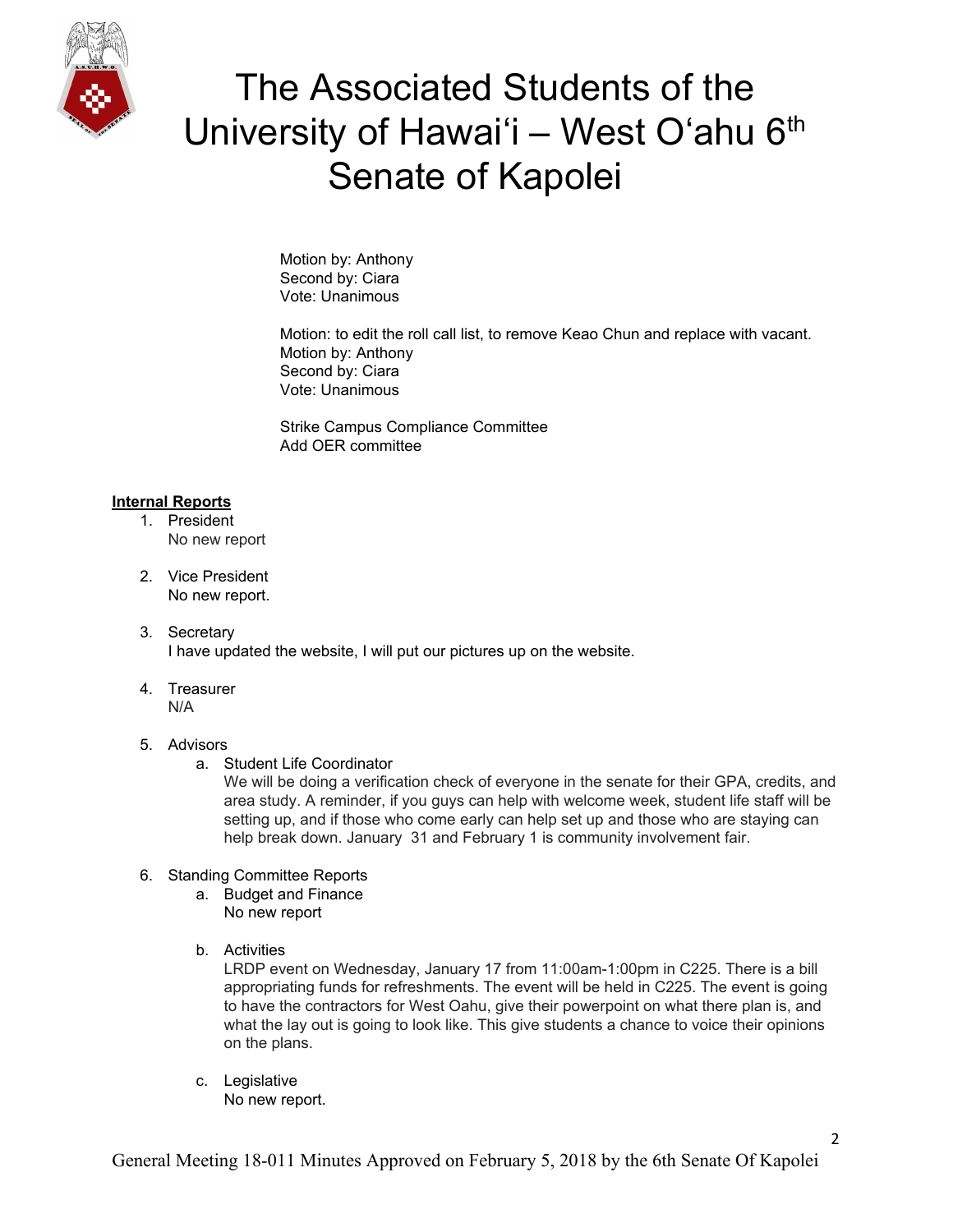

- 7. Ad Hoc Committees
- 8. Senators Report
	- a. Senior Class Senator No new report.
	- b. Junior Class Senator Student complaint about having to many night classes for her major (education).
	- c. Humanities Division Senator I need to rethink my initiative, as I am changing positions, and the Social Sciences is a much larger population than the humanities.
	- d. Education Division Senator

Over the break an elementary major was asking me if she is able to apply for the Professional Teacher Program, if she takes her practice during this semester. The directions for the application states that students need to submit it middle of the semester prior to the semester they will be entering, so I told her as long as she got all of her paperwork and had her results a week into it, she should be able to apply.

For my initiative I need to email Dr.Heler today for the integration into the education program.

9. Caucus Ambassador No new report.

### 10. Campus Committee Report

- a. Health,Transportation and Technology (HTT)Committee No new report.
- b. Senior Staff Committee No new report.
- c. Faculty Senate Committee Waiting on the first meeting date.
- d. LRDP
	- i. IAELF Master Strategic Work Group No new report.
	- ii. Land/Facilities Work Group No new report.
	- iii. Long Range Academic Work Group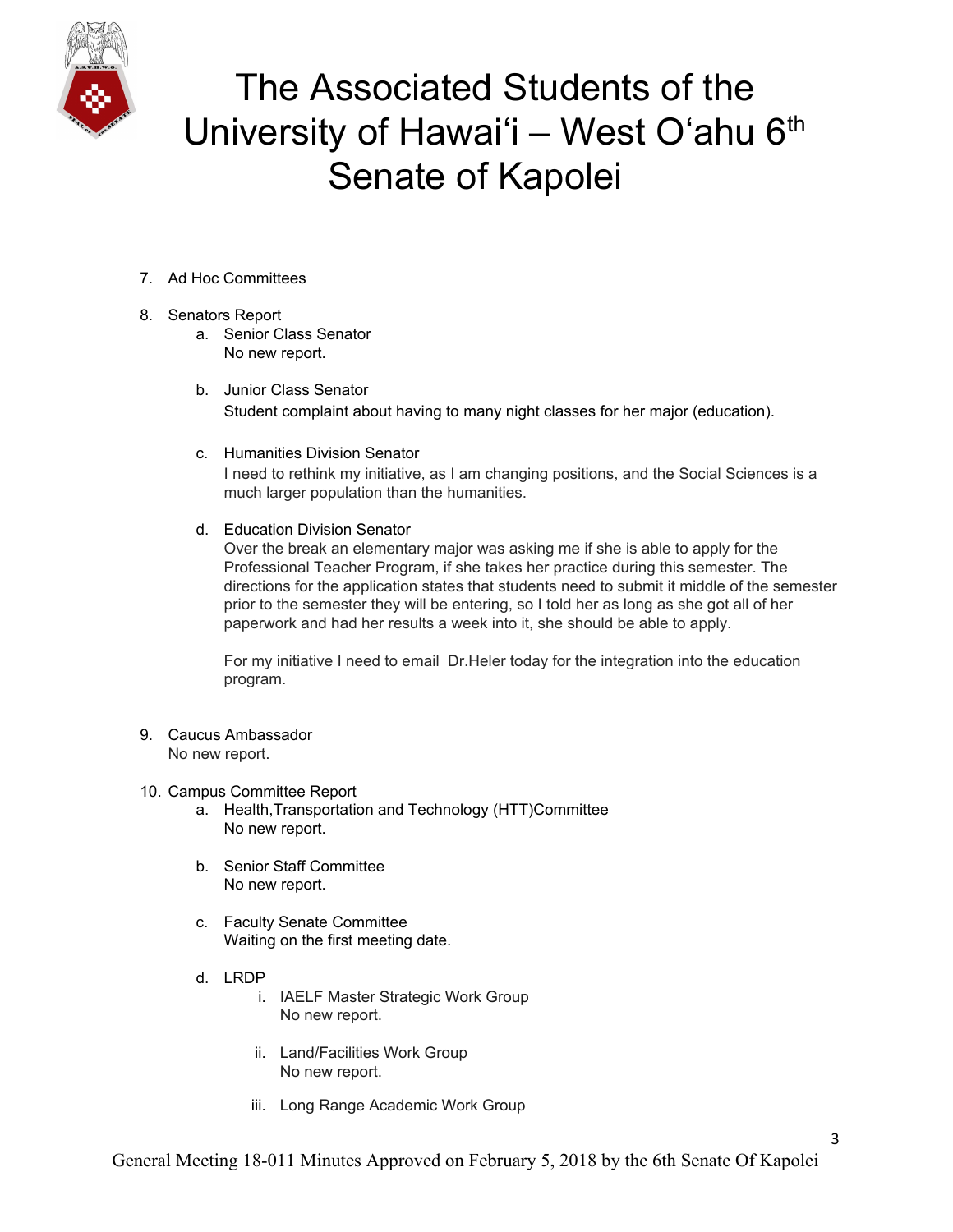

No new report.

iv. Enrollment Management Work Group No new report.

Lehua: I got an email from Chancellor Benham to look out for meeting dates.

- e. UHWO Art Committee No new report.
- f. OER Committee

The meeting went well, we talked about surveying the students about their knowledge about OERs, and how to get teacher involvement. They were going to have the surveys during club rush, I did suggest using ipads. I did suggest using swag or gift cards to get the students attention.

### **Unfinished Business**

1. Approval of the Awarding of Stipends to Senate Members No new discussion.

### **New Business**

- 1. Appointment of Shawna-Leigh Camara as Treasurer **Motion: to appoint Shawna-Leigh Camara as Treasurer Motion by: Ciara Batulan Seconded by: Anthony Amos Vote: Unanimous**
- 2. Appointment of Anthony Amos as Social Sciences Senator **Motion: to appoint Anthony Amos as Social Sciences Senator Motion by: Raezheen Pascua Seconded by: Ciara Batulan Vote: Unanimous**
- 3. Appointment of Raezheen Pascua as Public Administration Senator **Motion: to appoint Raezheen Pascua as Public Administration Senator Motion by: Anthony Amos Seconded by: Ciara Batulan Vote: Unanimous**
- 4. Approval of the Spring 2018 Elections Calendar **Motion: to approve the Spring 2018 Elections Calendar Motion by: Anthony Amos Seconded by: Raezheen Pascua Vote: Unanimous**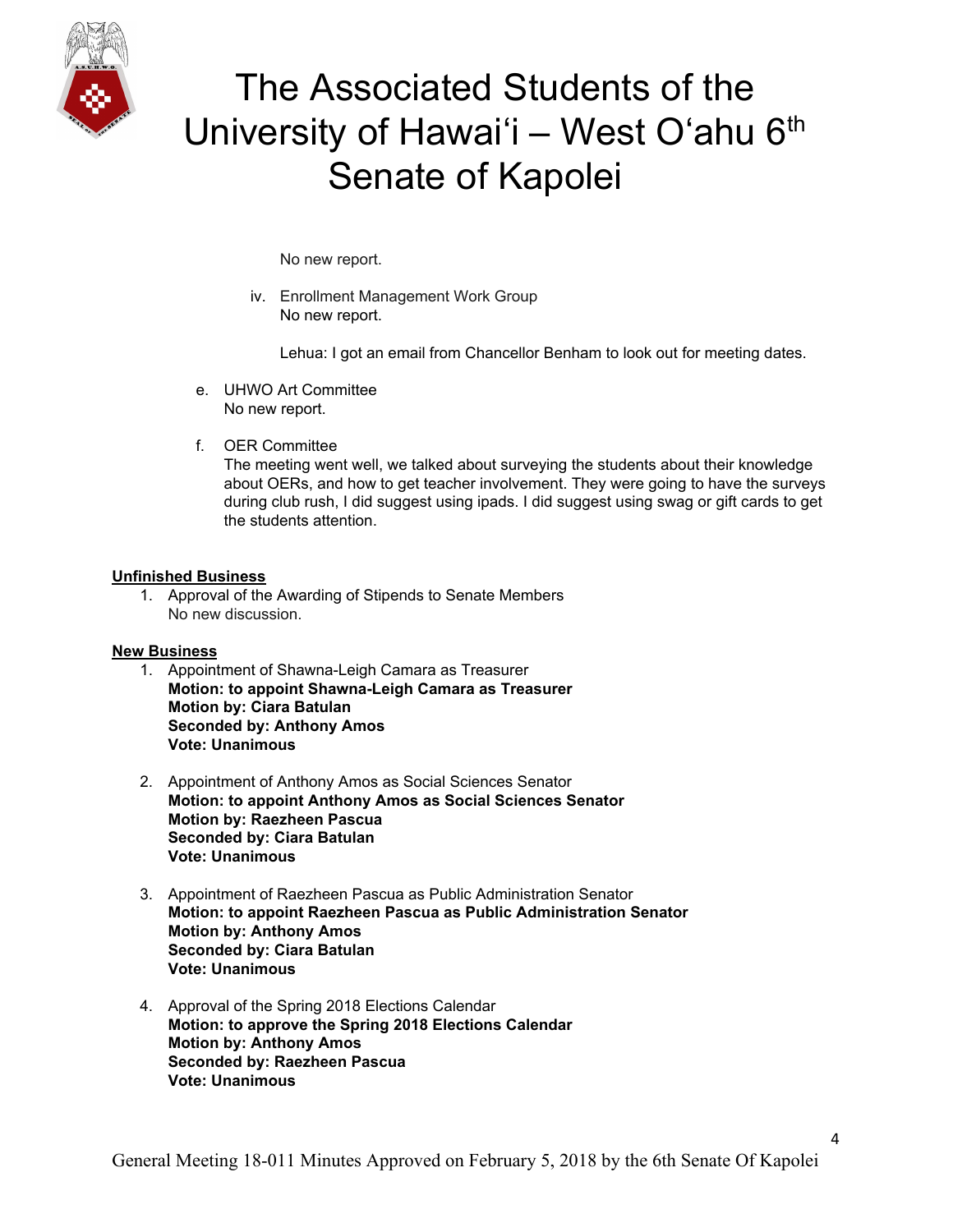

Discussion about Spring 2018 Elections Calendar

5. SB-18-02 **Motion: to approve SB-18-02 Motion by: Anthony Amos Seconded by: Jayce Oda Call the Question: Ciara Batulan Vote: Division**

### **Announcements and Open Forum**

Anthony: A student was wondering if it was possible to establish an LSAP prep class in the No'eau Center. Aloha: You should direct them to the career services, and they should have a lot of information on law workshops.

**Meeting Adjournment at 5:57pm Motioned by: Jayce Oda Seconded by: Anthony Amos**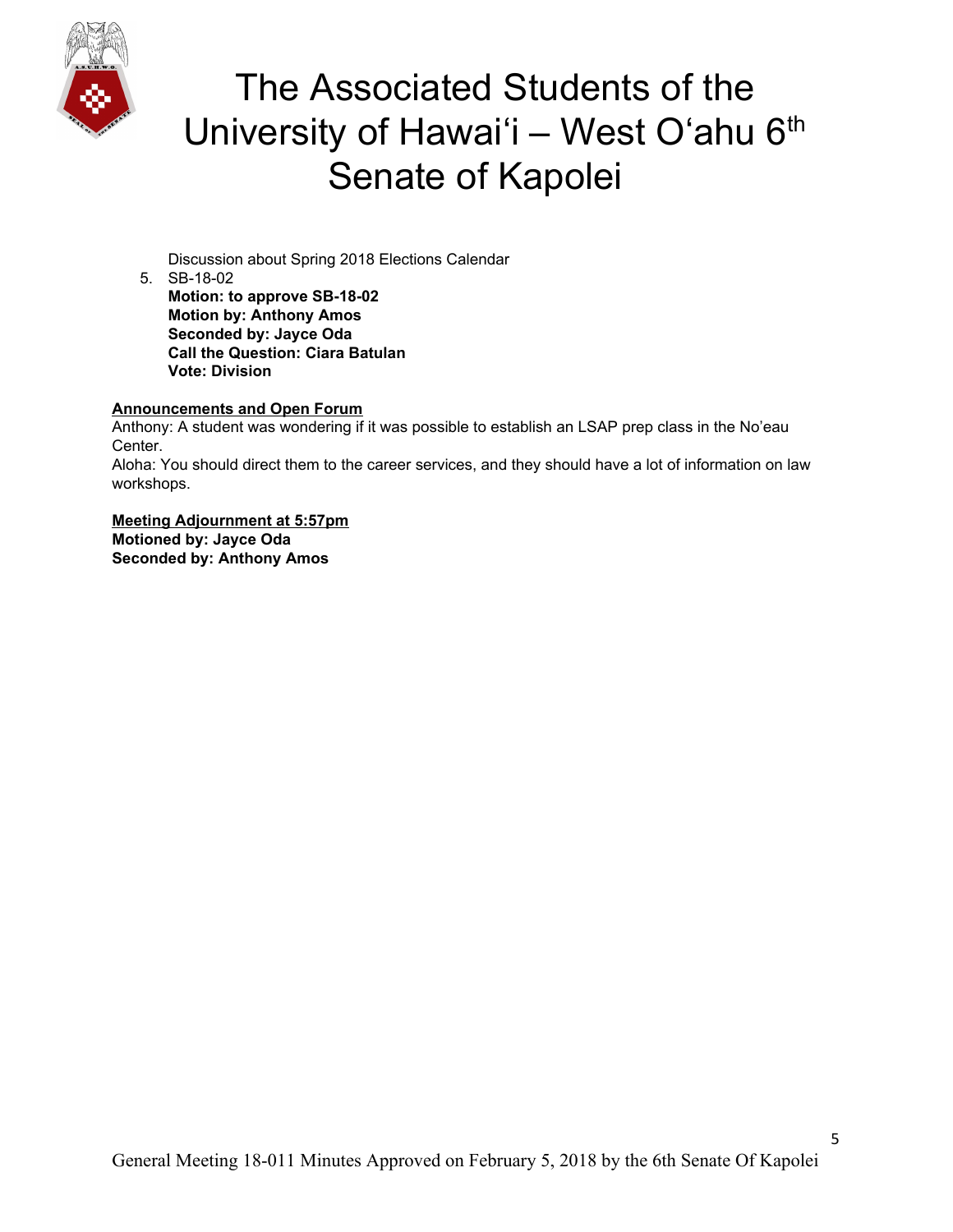

## **Voting Record**

| Voting Record for General Meeting 18-011,  |
|--------------------------------------------|
| Approval of Agenda and Minutes: To approve |
| the minutes for General Meeting 18-009     |

| Name          | Ye | Nay | Abstain | Vote By |
|---------------|----|-----|---------|---------|
|               | а  |     |         | Proxy   |
| Moana         | X  |     |         | N/A     |
| Toomalatai    |    |     |         |         |
| Jayce Oda     | X  |     |         | N/A     |
| Raezheen      | X  |     |         | N/A     |
| Pascua        |    |     |         |         |
| Anthony       | X  |     |         | N/A     |
| Amos          |    |     |         |         |
| Ciara Batulan | X  |     |         | N/A     |

| Voting Record for General Meeting 18-011,<br>Approval of Agenda and Minutes: To approve<br>the minutes for General Meeting 18-010 |    |     |         |         |
|-----------------------------------------------------------------------------------------------------------------------------------|----|-----|---------|---------|
| Name                                                                                                                              | Ye | Nay | Abstain | Vote By |
|                                                                                                                                   | а  |     |         | Proxy   |
| Moana                                                                                                                             | X  |     |         | N/A     |
| Toomalatai                                                                                                                        |    |     |         |         |
| Jayce Oda                                                                                                                         | X  |     |         | N/A     |
| Raezheen                                                                                                                          | X  |     |         | N/A     |
| lPascua                                                                                                                           |    |     |         |         |
| Anthony                                                                                                                           | x  |     |         | N/A     |
| Amos                                                                                                                              |    |     |         |         |
| Ciara Batulan                                                                                                                     | x  |     |         | N/A     |

| Voting Record for General Meeting 18-011,<br>Approval of Agenda and Minutes: To approve<br>the Agenda for General Meeting 18-011 |                                 |  |  |       |  |
|----------------------------------------------------------------------------------------------------------------------------------|---------------------------------|--|--|-------|--|
| Name                                                                                                                             | Abstain<br>Nay<br>Vote By<br>Ye |  |  |       |  |
|                                                                                                                                  | а                               |  |  | Proxy |  |
| Moana                                                                                                                            | x                               |  |  | N/A   |  |
| Toomalatai                                                                                                                       |                                 |  |  |       |  |
| Jayce Oda                                                                                                                        | X                               |  |  | N/A   |  |
| Raezheen                                                                                                                         | x                               |  |  | N/A   |  |
| Pascua                                                                                                                           |                                 |  |  |       |  |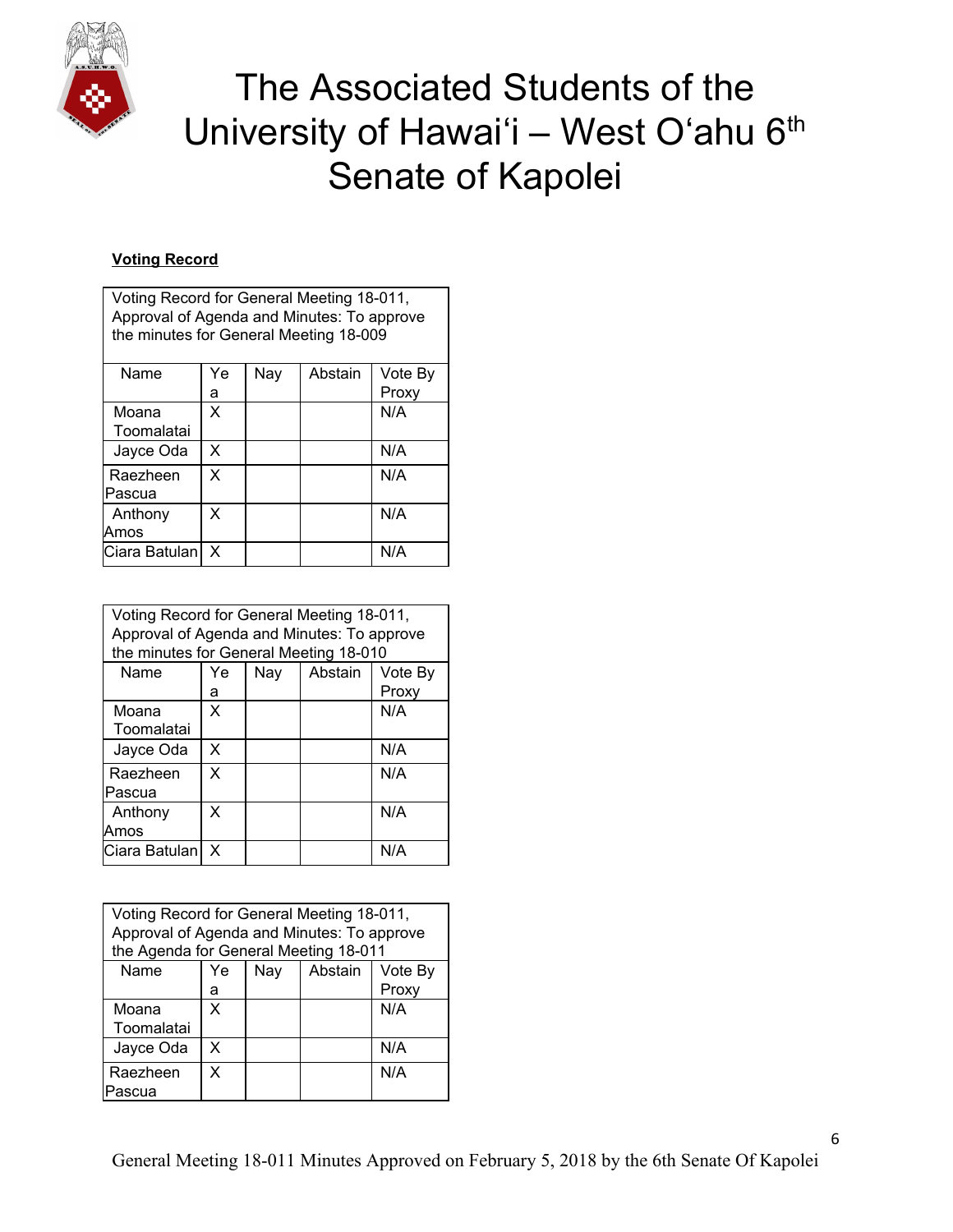

| Anthony<br>Amos   |  | N/A |
|-------------------|--|-----|
| Ciara Batulan   X |  | N/A |

| Voting Record for General Meeting 18-011,<br>Approval of Agenda and Minutes: To Appoint |    |     |         |         |
|-----------------------------------------------------------------------------------------|----|-----|---------|---------|
| Shawna-Leigh Camara as Treasurer                                                        |    |     |         |         |
| Name                                                                                    | Ye | Nay | Abstain | Vote By |
|                                                                                         | а  |     |         | Proxy   |
| Moana                                                                                   | X  |     |         | N/A     |
| Toomalatai                                                                              |    |     |         |         |
| Jayce Oda                                                                               | X  |     |         | N/A     |
| Raezheen                                                                                | X  |     |         | N/A     |
| Pascua                                                                                  |    |     |         |         |
| Anthony                                                                                 | X  |     |         | N/A     |
| Amos                                                                                    |    |     |         |         |
| lCiara Batulan                                                                          | x  |     |         | N/A     |

| Voting Record for General Meeting 18-011,<br>Approval of Agenda and Minutes: To Appoint<br>Anthony Amos as Social Sciences Senator |         |     |         |                  |
|------------------------------------------------------------------------------------------------------------------------------------|---------|-----|---------|------------------|
| Name                                                                                                                               | Ye<br>а | Nay | Abstain | Vote By<br>Proxy |
| Moana<br>Toomalatai                                                                                                                | X       |     |         | N/A              |
| Jayce Oda                                                                                                                          | x       |     |         | N/A              |
| Raezheen<br>Pascua                                                                                                                 | X       |     |         | N/A              |
| Anthony<br>Amos                                                                                                                    | X       |     |         | N/A              |
| Ciara Batulan                                                                                                                      | X       |     |         | N/A              |

| Voting Record for General Meeting 18-011,<br>Approval of Agenda and Minutes: To Appoint<br>Raezheen Pascua as Public Administration<br>Senator |    |     |         |         |  |  |
|------------------------------------------------------------------------------------------------------------------------------------------------|----|-----|---------|---------|--|--|
| Name                                                                                                                                           | Ye | Nay | Abstain | Vote By |  |  |
| Proxy<br>а                                                                                                                                     |    |     |         |         |  |  |
| N/A<br>x<br>Moana<br>Toomalatai                                                                                                                |    |     |         |         |  |  |